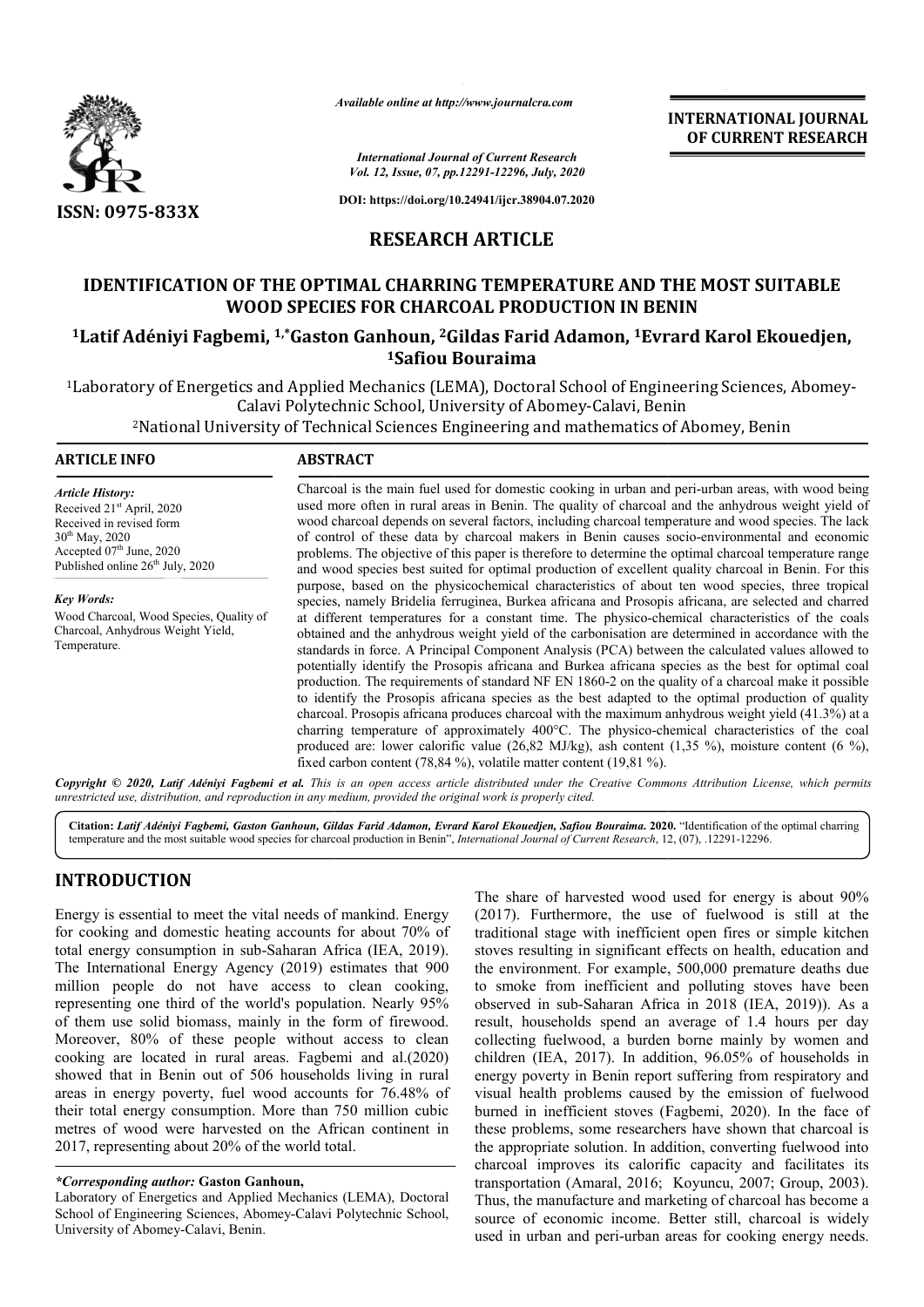As a result, charcoal provides clean combustion with fewer emissions than firewood. Sub-Saharan Africa has seen an annual increase in charcoal production at an average rate of about 4% per year since 2000 (IEA, 2019). In particular, 479 kilotonnes of charcoal were produced in 2015 in Benin, with an estimated annual increase of 2.80%. Given the importance of charcoal use for cooking in sub-Saharan Africa, the implications of charcoal use and population growth, the use of suitable wood species and improved technology would have considerable benefits. Technologically, sub-Saharan Africa is still at the stage of traditional and Casamance grindstones. Although more modern technologies exist, the standard of living of the population is not conducive to the transition. It prefers to limit itself to the few functional improvements made to millstone kilns, the most common of which is to have more canopies. As for carbonising fuels for optimal production, studies are still sketchy. The charcoal producers base their choice of carbonising fuels on their experience and feedback. In Benin, some authors show that the species:

*Afzelia africana, Anogeissus leiocarpa ("African Birch"), Burkea africana, Diospyros mesiliformis, Khaya senegalensis, Pterocarpus erinaceus, Prosopis africana, Terminalia avicenioides, Vitellaria paradoxa, Bridelia ferruginea, Hymenocardia acida, Pericopsis laxiflora, Pseudocedrela kotschyi, Tectonia Grandis or Teak, Senna Siaméa, Acacia Auriculiformi* are the most commonly used for coal production (Juhé-beaulaton, 2006; Akossou, 2013). *Burkea africana*, *Prosopis africana* and possibly *Bridelia ferruginea* have been identified as the most suitable species for charcoal production in Benin.

However, no information is available on the anhydrous weight yield and quality of coals from the three selected species. Hence the need to conduct this study to fill the knowledge gap on this subject. This paper therefore seeks to identify the most suitable wood species for charcoal production in Benin and the optimal temperature range for carbonization.

## **MATERIALS AND METHODS**

**Wood species used:** This study was based on the following three wood species: Bridelia ferruginea (B1), Burkea africana (B2) and Prosopis africana (B3). They were selected among ten (10) species most used in Benin during our last study (not yet published), which focused on the physico-chemical characterization and identification of wood species in Benin with high thermal conversion for carbonization. These species, illustrated in Figure 1, have lower calorific values and high fixed carbon and then low ash and volatile matter rates.



**Figure 1. Species of wood**

Table 1 shows the anhydrous lower calorific values  $(LCV<sub>hois sec</sub>)$ , the fixed carbon (FC), ash (AC) and volatile matter (VM) content of the three species Bridelia ferruginea (B1), Burkea africana (B2) and Prosopis africana (B3).

**Table 1. Some physico-chemical characteristics of the three wood species**

| Essences                 | <i>Bridelia</i><br>ferruginea<br>(B1) | Burkea<br>a fricana(B2) | Prosopis<br>africana<br>(B3) |
|--------------------------|---------------------------------------|-------------------------|------------------------------|
| $LCV_{bois,sec}$ (MJ/kg) | 17.3                                  | 19.5                    | 19.3                         |
| FC(%)                    | 19,94                                 | 24,90                   | 23,85                        |
| AC(%)                    | 0,6                                   | 1.1                     | 0,9                          |
| $VM$ (%)                 | 79.48                                 | 73,93                   | 75.27                        |

**Carbonization of wood species:** Carbonization was carried out in a muffle furnace type SX-4-10. This is a laboratory furnace, used for thermal decomposition and other applications involving heating of small sample sizes. The main features are presented in Table 2.

**Table 2- Characteristics of the muffle furnace SX-4-10**

| Characteristics      | Values           |  |  |
|----------------------|------------------|--|--|
| Rated power          | 4 kW             |  |  |
| Rated voltage        | 220 V            |  |  |
| Inner Dimension      | 300*200*120 mm   |  |  |
| Rated temperature    | 1000 °C          |  |  |
| Maximum heating time | $80 \text{ min}$ |  |  |
| Accuracy             | $+/- 2 °C$       |  |  |

**Method used:** The three wood species were treated and charred according to the following steps:

• **Step 1**: Drying of the essences

Drying consisted of eliminating the amount of free water contained in each of the species. It allowed the calculation of the anhydrous masses according to equation 1. The balance used for the measurements is a OHAUS balance with a capacity of 4000 g and an accuracy of  $0.001$  g.

$$
m_{anh} = m_2 - m_1 \tag{1}
$$

Where,

- $m_1$ : Mass of the empty weighing pan;
- $m<sub>2</sub>$ : Mass of the tray assembly + dry wood species.

The essences were dried in an oven at 105°C for about 12 hours. Their weighing and drying were repeated until a consecutive difference in mass was obtained which was less than or equal to the resolution of the balance used.

**Step 2** : Thermal decomposition of the wood species

**Table 3. Operating conditions for carbonization**

|                         | Operating conditions for carbonization |                                          |  |
|-------------------------|----------------------------------------|------------------------------------------|--|
| Wood species            | Time (min)                             | Carbonization temperatures $(^{\circ}C)$ |  |
| Bridelia ferruginea(B1) |                                        |                                          |  |
| Burkea africana(B2)     | 60                                     | 350 à 650                                |  |
| Prosopis africana (B3)  |                                        |                                          |  |

The dried species were charred by species category at a constant heating rate for a constant time and then nonisothermally. Table 3 shows the carbonization conditions and the various maximum temperatures reached.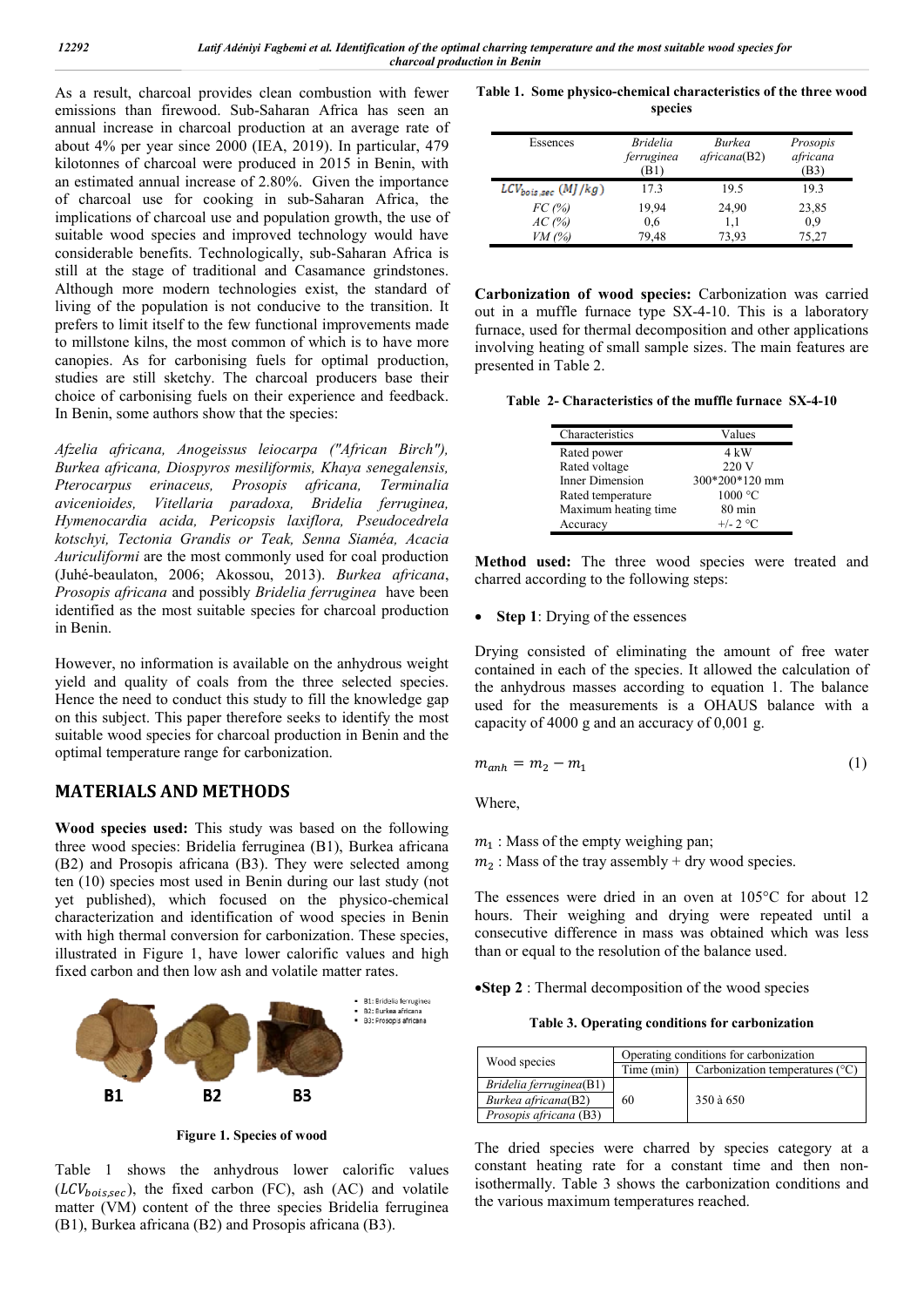The carbonization was done at temperatures in the closed range (350; 650)°C with a subdivision step of 50°C. This range was used because roasting generally extends from 200 to 300°C; pyrolysis covers about 350 to 700°C; and gasification from about 800°C upwards (10).

**Expression of the anhydrous weight yield of carbonization:**  The anhydrous weight yield (r in %) is calculated according to equation 2.

$$
r = \frac{m_c}{m_{anh}} \cdot 100\tag{2}
$$

Where,

 $m_c$ : Mass of charcoal; measured after cooling (in grams);  $m_{anh}$ : Anhydrous mass of the wood species (in grams).

**Expression of carbonization energy yield:** The energy yield of carbonization is the ratio between the potential heat energy of the coal produced and the potential heat energy of the wood species initially used. The equation 3 is used to calculate this efficiency.

$$
\eta = (100 * m_c * LCV_{sec})/(m_{anh} * LCV_{bois,sec})
$$
\n(3)

Where,

 $LCV_{sec}$ : Anhydrous net calorific value of coal produced.

**Experimental determination of physico-chemical characteristics:** The physico-chemical characteristics determined in this study are the moisture content (h), calorific value, volatile matter content  $(^{0}_{0}V)$ , ash content  $(^{0}_{0}A)$  and fixed carbon content (% $C_{fixed}$ ) of the coals produced. They have been determined in accordance with the standards in vigour.

Moisture content (h): The determination of moisture content consists of drying the coal at 105°C to remove the free water it contains. It has been evaluated in accordance with standard NF EN ISO 18134-3. Equation 4 allows the calculation of the moisture content (hen %).

$$
h = \frac{m_2 - m_3}{m_2 - m_1} \times 100\tag{4}
$$

Where,

 $m<sub>1</sub>$ : Mass of the empty weighing pan (in grams);  $m<sub>2</sub>$ : Mass of the pan + test sample (in grams);

 $m_3$ : Constant mass obtained after drying of the tray + test sample (in grams).

**Pouvoir calorifique:** Calorific value is the amount of energy contained in a unit of mass of fuel. A distinction is made between HCV (Higher Calorific Value) and LCV (Lower Calorific Value). The experimental determination of HCV is made according to the NF EN ISO 18125 : 2017 standard. The LCV is calculated from the measured HCV. The lower calorific value is the energy theoretically recoverable by the user. This is the most interesting data to use. In this study, the PCS measurements are carried out in the PARR 6100 type calorimetric bomb. The apparatus is calibrated with a benzoic acid pellet.

The mass of water is thus determined (calorimeter bomb and calorimeter). The calorimeter canister is then charged with oxygen at a pressure of 25 bar. The sample is placed in a dish 25 mm in diameter and 14 to 19 mm high before being inserted into the canister immersed in a calorimeter vessel. Combustion is triggered electrically by a wire. The water temperature is monitored every thirty (30) seconds before and after combustion until a linear cooling regime is reached. The gross calorific value (HCV in  $J/g$ ) is calculated and displayed directly, however the following equation 5 is the one that allows this calculation.

$$
HCV = \frac{K_1 * E_{cal} * (t_m - t_i) - K_1 * (L - l) * E_{pt}}{M}
$$
\n(5)

 $E_{cal}$ : Calorimetric equivalent of the calorimeter, the bomb, their accessories and the water introduced into the bomb  $(E_{cal}$  is calculated by making at least 5 corresponding determinations of the HCV of benzoic acid of "calorimeter standard" quality),  $E_{cal}$  is expressed in Cal/°C (determine regularly, take the average) ;  $E_{pt}$  : calorific value of platinum 2,3 cal/cm ;  $K_1$  : calorie conversion factor in Joules = 4,1855 J/Cal ; $t_m$ : maximum temperature in °C;  $t_i$ : initial temperature in  ${}^{\circ}C$ ; L : initial length of the platinum filament in cm; l: remaining length of the platinum filament in cm ; M : mass of the sample to be analysed in g.

Therefore, the gross calorific value on dry basis  $(HCV<sub>sec</sub>)$  is determined by equation 6.

$$
HCV_{sec} = HCV * \frac{100}{100 - h}
$$
 (6)

The lower heating value on dry matter  $(LCV_{sec}enJ/g)$ , calculated according to equation 7.

$$
LCV_{sec} = LCV_{sec} - 25.1 * h_2
$$
  
With, (7)

$$
h_2 = 8\,937 * H * \frac{100 - h}{100} + h\tag{8}
$$

Where,  $H$ : Mass content of hydrogen.

**Volatile content (%V):** Volatile matter contained in coal includes condensable gas residues that have not been removed during carbonization. A charcoal with a high volatile content will burn with a smoky flame, while a charcoal with a low volatile content will be difficult to ignite but will burn with a clear flame. Thus, a good quality charcoal should have a low volatile content. In this work, the volatile matter content is calculated according to the NF EN ISO 18123 standard. It is calculated according to the equation 10.

$$
\% V = \left[ \frac{m_2 - m_3}{m_2 - m_1} * 100 - h \right] * \frac{100}{100 - h} \tag{9}
$$

Where,

h : Moisture content;

 $m<sub>1</sub>$ : Mass of the balance pan;

 $m_2$ : Mass of sample (approx. 1g) + cover;

 $m<sub>3</sub>$ : Mass of the sample + cover previously introduced into the oven, which has already been heated to 900°C for 7 min +/- 5 s and then cooled to room temperature.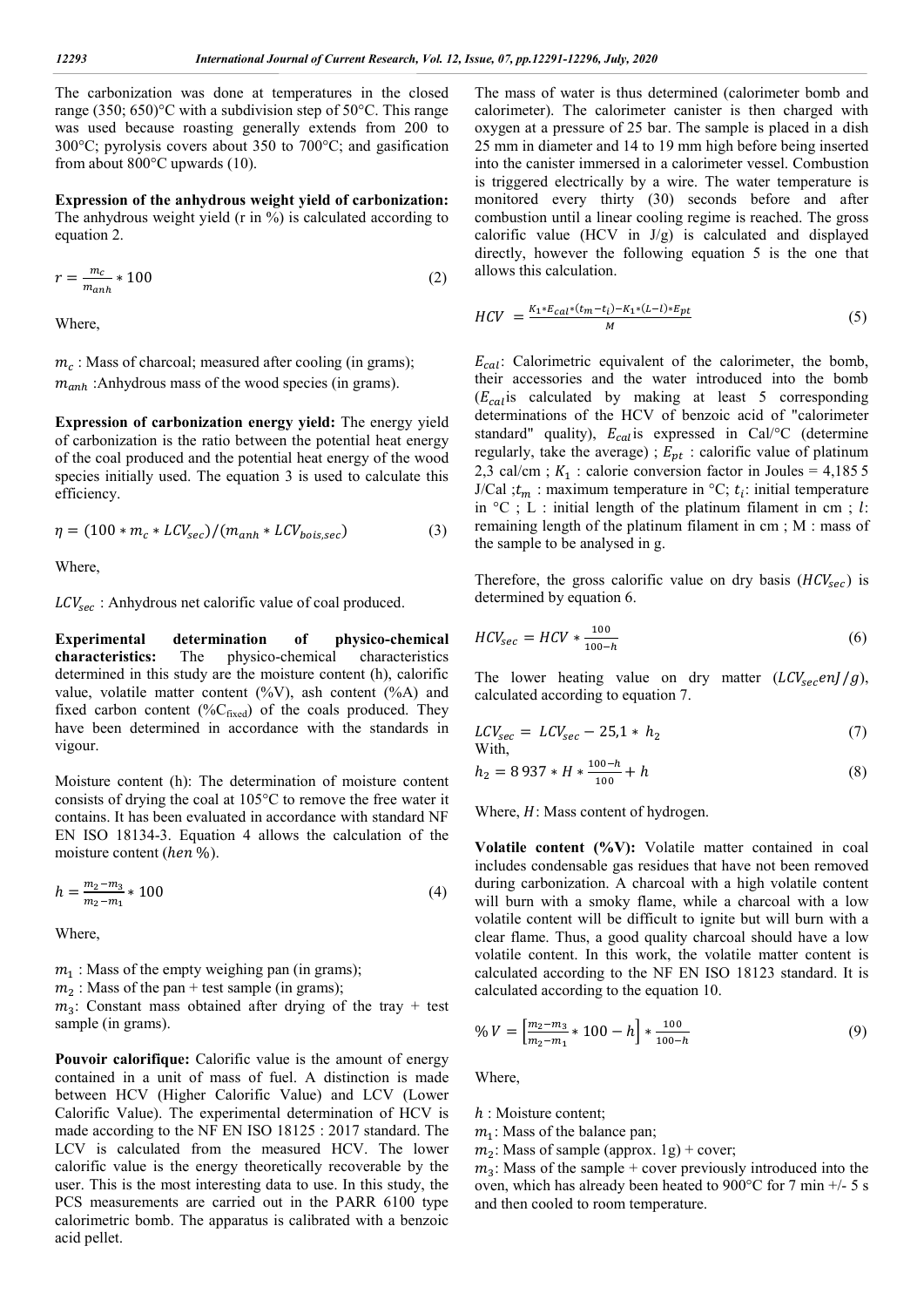Ash content (%A): Ash is composed of mineral matter originally present in wood species. Assessing the ash content is essential because it affects the quality of the coal. It is obtained after incineration in a muffle furnace at a specified heating regime, up to a temperature of 815°C +/- 10°C and maintained at this temperature until a constant mass of ash is obtained. The ash content has been determined in accordance with standard NF EN ISO 18122. Equation 10 allows to calculate the ash content on the dry matter.

$$
\% A = \frac{m_3 - m_1}{m_2 - m_1} \times 100 \times \frac{100}{100 - h} \tag{10}
$$

Where,

 $m<sub>1</sub>$ : Mass of the weighing pan in grams;  $m_2$ : Mass of the weighing pan + sample in grams;  $m_3$ : Mass of the pan + cooled ash in grams; ℎ: Moisture content of the dry sample.

## Fixed carbon rate (% $C_{fixed}$ )

The fixed carbon content of charcoal is an important element determining its quality. The higher the carbonization temperature, the higher the fixed carbon content of the charcoal. The fixed carbon content of charcoal was determined according to equation 11.

$$
C_{fixed} = 100 - (\%V + \% A)
$$
 (11)

### **RESULTS AND DISCUSSION**

#### **Results**

**Anhydrous weight yields:** Figure 2 illustrates the coals produced by carbonization of the wood species studied. In this figure, codes C1, C2 and C3 refer to coals from *Bridelia ferruginea*, *Burkea africana* and *Prosopis africana*, respectively. In addition, Figure 3 shows the evolution of the anhydrous weight yield as a function of the carbonization temperatures of each of the coals C1, C2 and C3, respectively.



This figure shows that, for all coals C1, C2 and C3, the anhydrous weight yield is a function with an overall maximum over the set of defined temperatures. Indeed, the C1 coal of Bridelia ferruginea essence After this temperature, the efficiency decreases. As for the curve of C2 coal of *Burkea africana*essence, the efficiency reaches two peaks. The first of 34.55% is obtained at 350°C and the second of 28.67% at 550°C. Similarly, *Prosopis africana*essence's C3 coal yield curve also has two peaks, 41.3% at 400°C and 35.9% at 600°C. In addition, comparing the three curves in Figure 3, we observe that over the entire range of 400-550°C, C3 coal has the highest anhydrous weight yield. Its maximum value is 41.3% at 400°C. In contrast, at a temperature of 350°C, *Bridelia ferrugine* coal C1 has the highest coal yield relative to C2, but less than that of C3.

On average, the anhydrous weight efficiencies of C1, C2 and C3 coals are 30.10%, 29% and 36.87% respectively.



**Figure 3- Temperature-dependent anhydrous weight yield**



**Figure 4. Lower calorific value as a function of carbonization temperature**



**Figure 5. Energy yield of coals**

**Table 4- Physico-chemical characteristics of the coals obtained**

|                             | $\mathfrak{c}$ 1 |       | C <sub>3</sub> |
|-----------------------------|------------------|-------|----------------|
| Fixed carbon rate $(\% )$   | 77.10            | 78.71 | 78.84          |
| Volatile matter content (%) | 19,56            | 19.82 | 19.81          |
| Moisture content $(\%)$     | 8.59             | 7.53  | h              |
| Ash content $(\% )$         | 3.33             | 1.47  | 1.35           |

**Physico-chemical characteristics of carbonised species**

**Lower calorific value (LCV):** Figure 4 illustrates the evolution of the lower calorific values of coals C1, C2 and C3 as a function of temperature.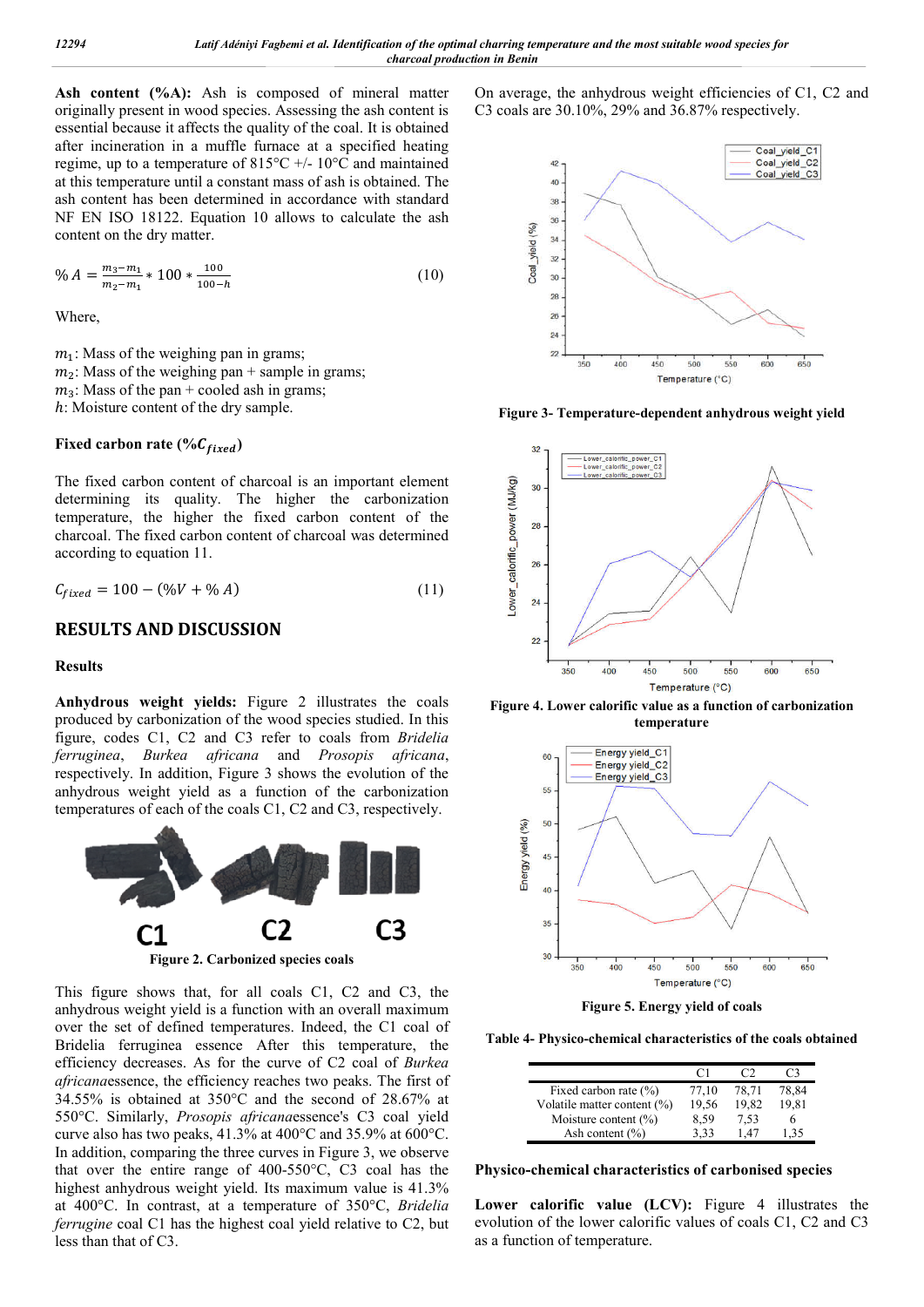

**Figure 6. Principal Component Analysis of Coal Characteristics**

Looking at the temperature range where the maximum carbonisation efficiencies were obtained, i.e. from 350°C to about 475°C, the lower calorific value of *Prosopis africana*essence C3 coal is the highest. It reaches a maximum of about 26.75 MJ/kg at 450°C. On average, the LCVs of C1, C2 and C3 coals are 25.22 MJ/kg, 25.76 MJ/kg and 26.82 MJ/kg, respectively.

**Other physico-chemical characteristics:** Table 4 shows the average values for the following characteristics: fixed carbon content, volatile matter content, moisture content and ash content. This table shows that only C3 coal has the highest fixed carbon content (78.84%), moisture content (6 %) and ash content (1.35%). It should be noted that there is no significant difference in volatile matter content. Carbonization energy yields: Figure 5 illustrates the energy efficiency as a function of the carbonization temperatures of each of the coals C1, C2 and C3, respectively. This figure shows that over virtually the entire charring temperature range (400°C to 650°C), the coal (C3) in *Prosopis africana* essence has the highest production energy yield. For charring temperatures of 400°C and 600°C, C3 coal is produced with maximum energy efficiencies of 55.76% and 56.41%, respectively.

### **DISCUSSION**

A coal is of quality when it possesses certain interesting physico-chemical characteristics, including a lower calorific value (LCV) and a high fixed carbon content (% Cfixe), then an ash content  $(\% A)$  and a low moisture content  $(X.H)$ . In addition to quality, high anhydrous carbonization weight yields (r) are desired. Therefore, a statistical analysis in main components carried out on all physico-chemical characteristics and the calculated anhydrous weight yields give the curves in Figure 6. The axes dim1 and dim 2 represent the correlation between all the physico-chemical characteristics and the yields analysed. The figure shows that the inertias 17.21% for axis 2 and 82.79% for axis 1 prove that the two axes are sufficient to interpret the relationships between the types of coals, the physico-chemical characteristics and yields. Curve (a) in Figure 6 shows that coal C2 is negatively correlated with axis 1 while coals C3 and C1 are positively and negatively correlated with axis 2 respectively. Consequently, curve b of the same figure shows that the ash  $(X.A)$  and moisture  $(X.H)$ contents are negatively correlated with axis 2 while all other physico-chemical characteristics and yield are positively correlated with this axis. On the one hand, we deduce that the C3 coal of *Prosopis africana*essence has a high lower calorific value (X.LCV) and a high anhydrous weight yield (X.R). On the other hand, the C2 coal of *Burkea africana*essence has a high fixed carbon content and the *Bridelia ferrugine*essence results in a C3 coal with a low yield and LCV and then with high centre and moisture content.

Therefore from the principal component analysis, the two species to be selected are *Prosopis africana* and possibly *Burkea africana*.

In addition, standard NF EN 1860-2 specifies certain technical constraints relating to the quality of a coal. It recommends a fixed carbon content greater than or equal to 78 %, an ash content less than or equal to 6 % and a moisture content not exceeding 6 %. Of the two essences selected for principal component analysis, only the C3 coal of *Prosopisafricana* essence complies with the listed normative requirements. Since the best species is thus identified, we can carbonise it over the temperature range 400°C to 650°C, where the carbonisation energy yield is high. More specifically, at a charring temperature of 400°C, the anhydrous weight yield of Prosopis africana essence is maximum (41.3%). This yield value is higher than that found by Akossou and al. (9) in their study of the wood charring technique in northwest Benin. These authors estimate the anhydrous weight yield of Prosopis africana charring at 37.55%. This difference from the yield value found in this article can be explained by the traditional technology used by charcoal makers, for which temperature fluctuations are noted. Furthermore, from carbonization temperatures of 500°C, the anhydrous coal yield of the selected essence decreases. This can be explained by the onset of secondary carbonisation mechanisms. This observation was also made by Fagbemi and al. (2001) during their study on the evaluation of the quantities of different pyrolysis products of three biomasses (wood, coconut shells and straw). These authors showed that at temperatures above 600°C, secondary reactions carry off and lead to a reduction in charcoal weight yield (11).

#### **Conclusion**

The species *Bridelia ferruginea* and *Prosopis africana* are suitable for carbonization in Benin. The *Prosopis africana* essence is best suited for the optimal production of quality charcoal. Its carbonisation gives a maximum anhydrous weight yield of 41.3% at a temperature of 400°C. The coal produced is of high quality, as the values of its physico-chemical characteristics comply with the constraints of standard NF EN 1860-2. As for the coals produced from *Bridelia ferruginea*, *Burkea africana*, the values of their physico-chemical characteristics lead to the conclusion that they are of lower quality. Nevertheless, coal from *Bridelia ferrug*inea is produced with a maximum yield of 38,91 % at temperature of 350 °C. At the end of this study, we recommend that charcoal makers in Benin use *Prosopis africana* wood species at a charring temperature of about 400°C. At the same time, a reforestation policy should be implemented to make this species available throughout the country and to ensure its continued existence. The other species could be used to a lesser extent while ensuring reforestation. Charcoal production centres that do not have *Prosopis africana* in their locality could resort to charcoal production from the other two species to a lesser extent.

**Conflict of interest statement :** The authors declare "No conflict of interest"

**Source of funding : N**o source of funding for this study

#### **REFERENCES**

Akossou, A. Y. J., Gbozo, E., Darboux, A. E. and Kokou, K. 2013. "Influence of wood humidity of three species (